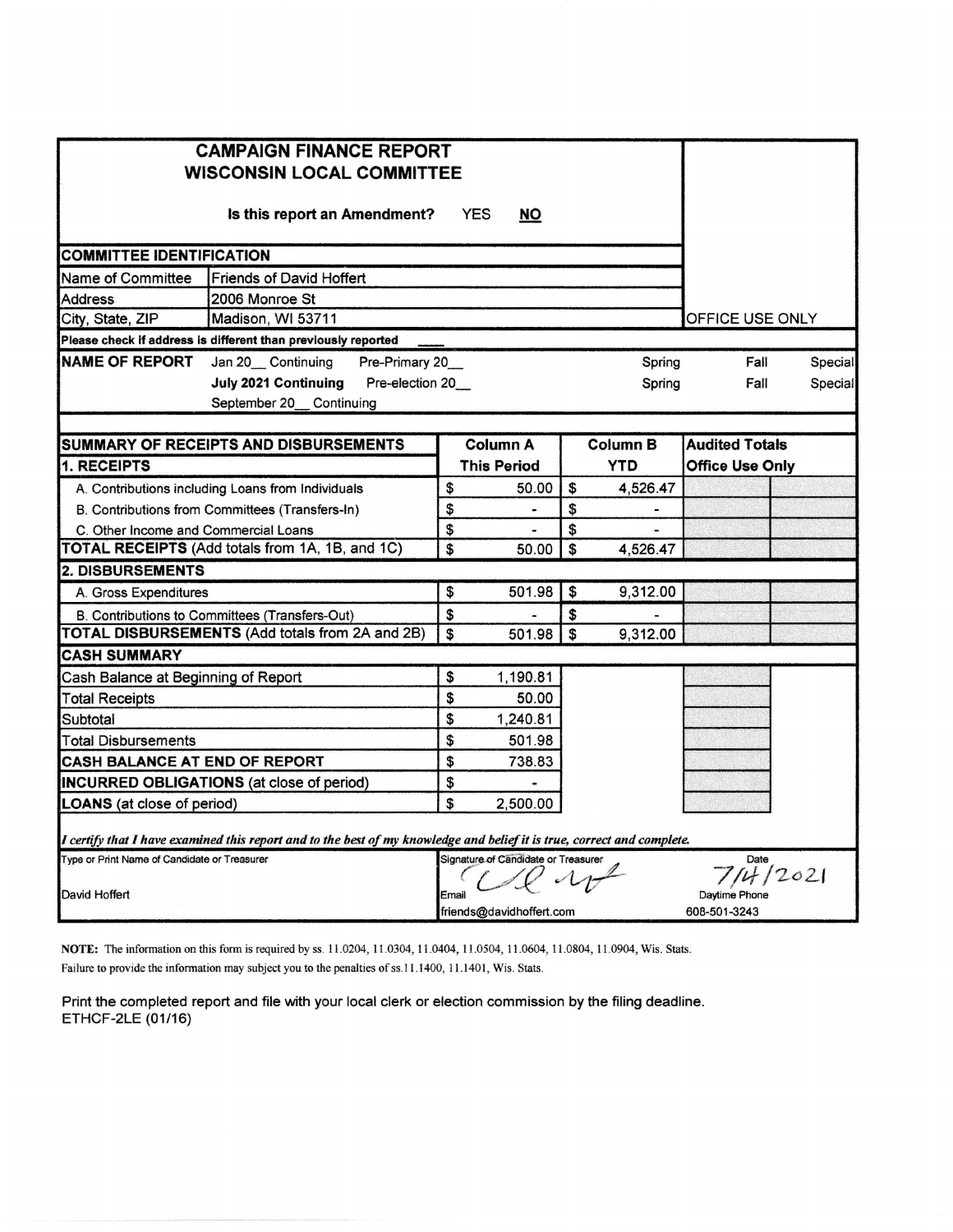Friends of David Hoffert **SCHEDULE 1-A** SCHEDULE 1-A Contributions Including Loans from Individuals

| IN-KIND CONDUIT | <b>DATE</b>     | <b>LAST</b> | <b>FIRST</b> | <b>ADDRESS</b> | <b>CITY</b> | ST | ZIP OCCUPATION AMOUNT |              | <b>YTD</b> | <b>COMMENTS</b> |  |
|-----------------|-----------------|-------------|--------------|----------------|-------------|----|-----------------------|--------------|------------|-----------------|--|
|                 |                 |             |              |                |             |    | Education             |              |            |                 |  |
|                 | 04/01/21 Sorber |             | Abraham      | 801 Minakwa Dr | Madison     | WI | 53711 Assistant       | $$50.00$ \\$ | 50.00      |                 |  |
|                 |                 |             |              |                |             |    |                       |              |            |                 |  |
|                 |                 |             |              |                |             |    |                       |              |            |                 |  |
|                 |                 |             |              |                |             |    |                       |              |            |                 |  |
|                 |                 |             |              |                |             |    |                       |              |            |                 |  |
|                 |                 |             |              |                |             |    |                       |              |            |                 |  |
|                 |                 |             |              |                |             |    |                       |              |            |                 |  |
|                 |                 |             |              |                |             |    |                       |              |            |                 |  |
|                 |                 |             |              |                |             |    |                       |              |            |                 |  |
|                 |                 |             |              |                |             |    |                       |              |            |                 |  |
|                 |                 |             |              |                |             |    |                       |              |            |                 |  |
|                 |                 |             |              |                |             |    |                       |              |            |                 |  |
|                 |                 |             |              |                |             |    |                       |              |            |                 |  |
|                 |                 |             |              |                |             |    |                       |              |            |                 |  |
|                 |                 |             |              |                |             |    |                       |              |            |                 |  |
|                 |                 |             |              |                |             |    |                       |              |            |                 |  |
|                 |                 |             |              |                |             |    |                       |              |            |                 |  |
|                 |                 |             |              |                |             |    |                       |              |            |                 |  |
|                 |                 |             |              |                |             |    |                       |              |            |                 |  |
|                 |                 |             |              |                |             |    |                       |              |            |                 |  |
|                 |                 |             |              |                |             |    |                       |              |            |                 |  |
|                 |                 |             |              |                |             |    |                       |              |            |                 |  |
|                 |                 |             |              |                |             |    |                       |              |            |                 |  |
|                 |                 |             |              |                |             |    |                       |              |            |                 |  |
|                 |                 |             |              |                |             |    |                       |              |            |                 |  |
|                 |                 |             |              |                |             |    |                       |              |            |                 |  |
|                 |                 |             |              |                |             |    |                       |              |            |                 |  |
|                 |                 |             |              |                |             |    |                       |              |            |                 |  |
|                 |                 |             |              |                |             |    |                       |              |            |                 |  |
|                 |                 |             |              |                |             |    |                       |              |            |                 |  |
|                 |                 |             |              |                |             |    |                       |              |            |                 |  |
|                 |                 |             |              |                |             |    |                       |              |            |                 |  |
|                 |                 |             |              |                |             |    |                       |              |            |                 |  |
|                 |                 |             |              |                |             |    |                       |              |            |                 |  |
|                 |                 |             |              |                |             |    |                       |              |            |                 |  |
|                 |                 |             |              |                |             |    |                       |              |            |                 |  |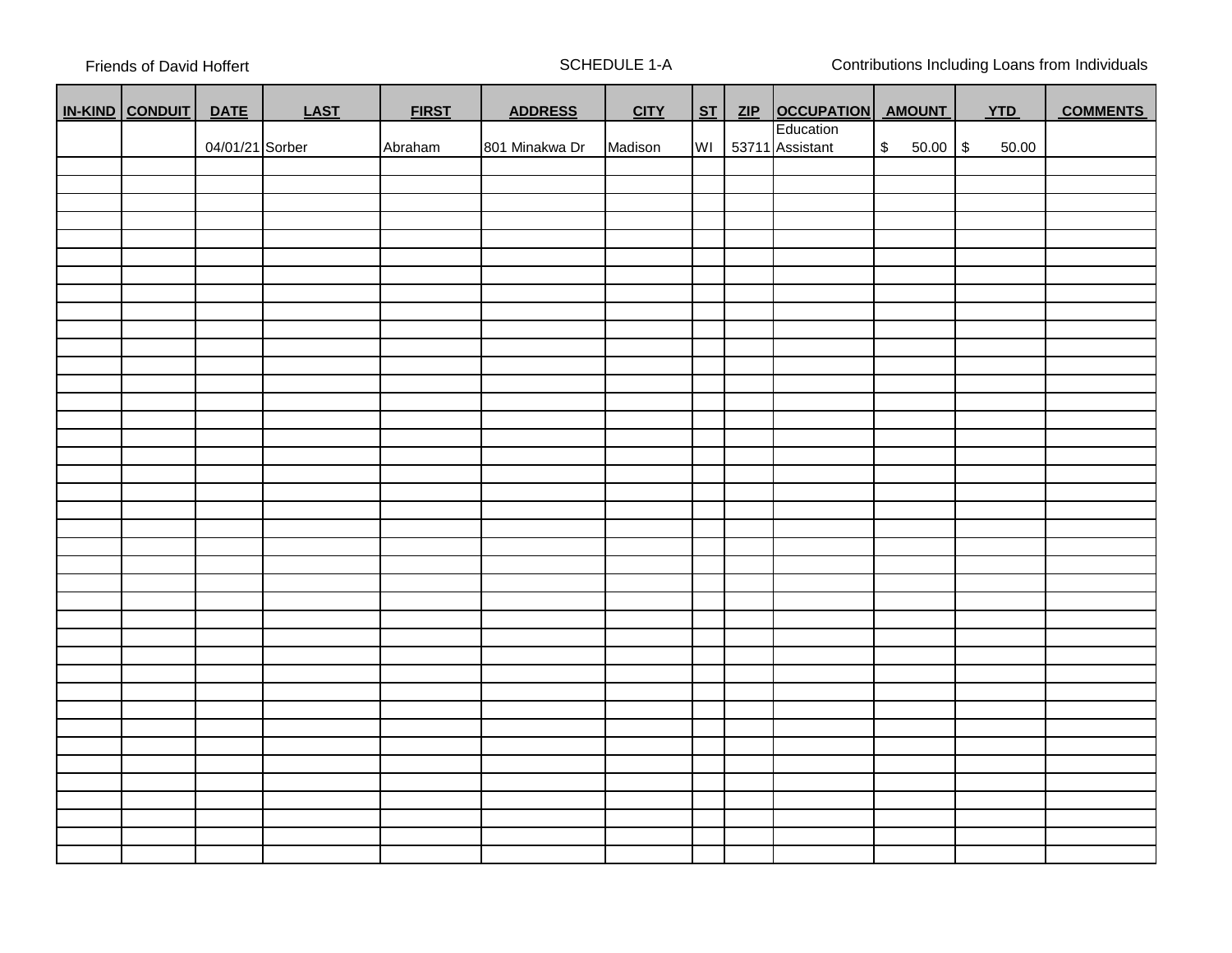| IN-KIND | <b>DATE</b> | <b>NAME</b>                         | <b>ADDRESS</b>    | <b>CITY</b> | ST | ZIP | <b>PURPOSE</b>                       |                                           | <b>AMOUNT</b> |  |
|---------|-------------|-------------------------------------|-------------------|-------------|----|-----|--------------------------------------|-------------------------------------------|---------------|--|
|         |             |                                     |                   |             |    |     |                                      |                                           |               |  |
|         |             | 04/04/21 ActBlue Technical Services | 366 Summer Street | Somerville  |    |     | MA 02144 Credit Card Processing Fees | $\,$                                      | 1.98          |  |
|         |             |                                     |                   |             |    |     |                                      |                                           |               |  |
|         |             | 06/06/21 David Hoffert              | 2006 Monroe St    | Madison     |    |     | WI 53711 Loan Repayment              | $\, \, \raisebox{12pt}{$\scriptstyle \$}$ | 500.00        |  |
|         |             |                                     |                   |             |    |     |                                      |                                           |               |  |
|         |             |                                     |                   |             |    |     |                                      |                                           |               |  |
|         |             |                                     |                   |             |    |     |                                      |                                           |               |  |
|         |             |                                     |                   |             |    |     |                                      |                                           |               |  |
|         |             |                                     |                   |             |    |     |                                      |                                           |               |  |
|         |             |                                     |                   |             |    |     |                                      |                                           |               |  |
|         |             |                                     |                   |             |    |     |                                      |                                           |               |  |
|         |             |                                     |                   |             |    |     |                                      |                                           |               |  |
|         |             |                                     |                   |             |    |     |                                      |                                           |               |  |
|         |             |                                     |                   |             |    |     |                                      |                                           |               |  |
|         |             |                                     |                   |             |    |     |                                      |                                           |               |  |
|         |             |                                     |                   |             |    |     |                                      |                                           |               |  |
|         |             |                                     |                   |             |    |     |                                      |                                           |               |  |
|         |             |                                     |                   |             |    |     |                                      |                                           |               |  |
|         |             |                                     |                   |             |    |     |                                      |                                           |               |  |
|         |             |                                     |                   |             |    |     |                                      |                                           |               |  |
|         |             |                                     |                   |             |    |     |                                      |                                           |               |  |
|         |             |                                     |                   |             |    |     |                                      |                                           |               |  |
|         |             |                                     |                   |             |    |     |                                      |                                           |               |  |
|         |             |                                     |                   |             |    |     |                                      |                                           |               |  |
|         |             |                                     |                   |             |    |     |                                      |                                           |               |  |
|         |             |                                     |                   |             |    |     |                                      |                                           |               |  |
|         |             |                                     |                   |             |    |     |                                      |                                           |               |  |
|         |             |                                     |                   |             |    |     |                                      |                                           |               |  |
|         |             |                                     |                   |             |    |     |                                      |                                           |               |  |
|         |             |                                     |                   |             |    |     |                                      |                                           |               |  |
|         |             |                                     |                   |             |    |     |                                      |                                           |               |  |
|         |             |                                     |                   |             |    |     |                                      |                                           |               |  |
|         |             |                                     |                   |             |    |     |                                      |                                           |               |  |
|         |             |                                     |                   |             |    |     |                                      |                                           |               |  |
|         |             |                                     |                   |             |    |     |                                      |                                           |               |  |
|         |             |                                     |                   |             |    |     |                                      |                                           |               |  |
|         |             |                                     |                   |             |    |     |                                      |                                           |               |  |
|         |             |                                     |                   |             |    |     |                                      |                                           |               |  |